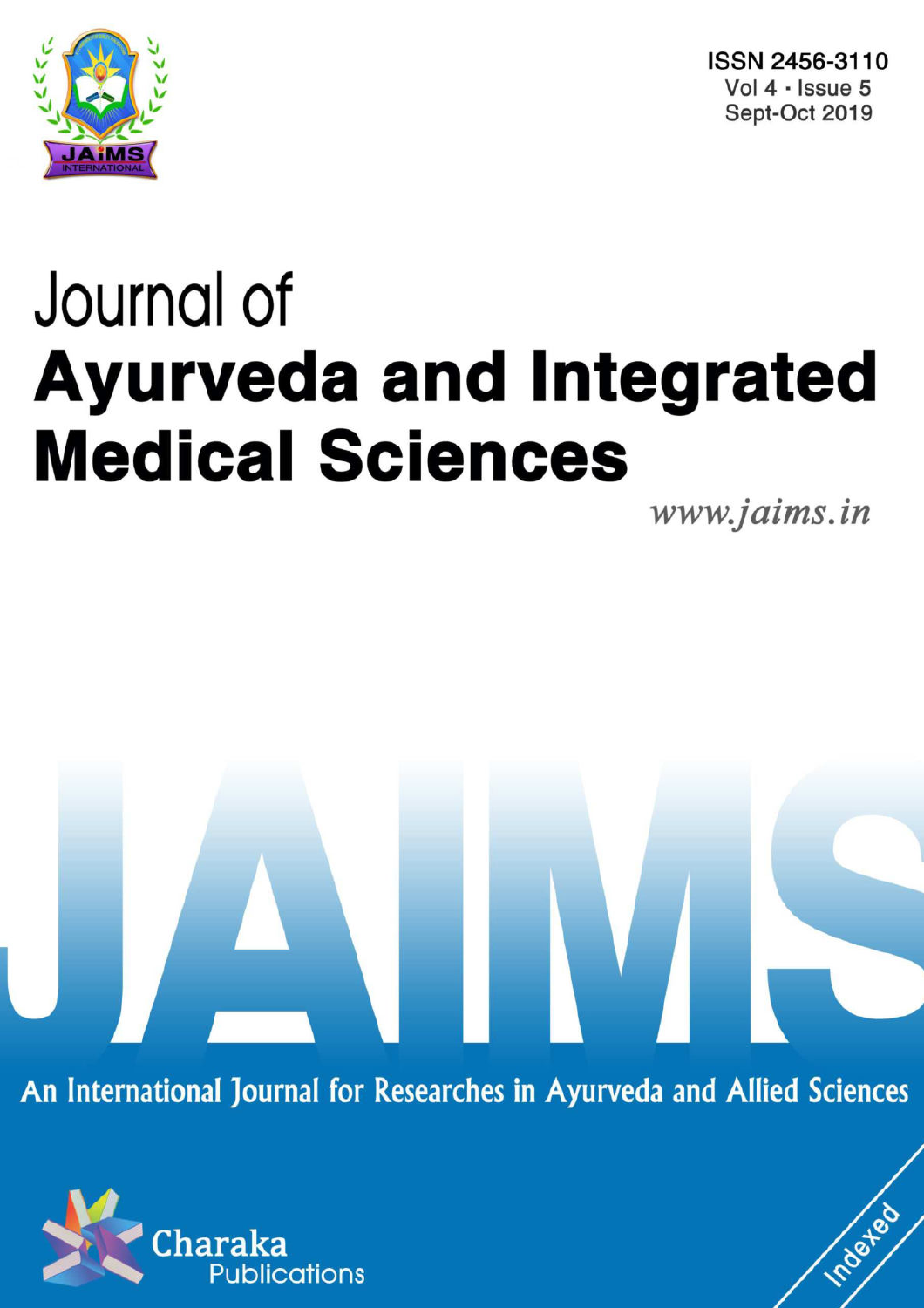

**CASE REPORT** Sept-Oct 2019

## **Eczema : Management through Ayurveda - A Case Report**

#### **Deepa Puranikamath<sup>1</sup> , Lakshmiprasad L. Jadhav<sup>2</sup> , T. B. Tripathy<sup>3</sup> , Anoop A. S<sup>4</sup> , Neelam Bisht<sup>5</sup>**

*1 Post Graduate Scholar, <sup>2</sup> Professor & HOD, Dept. of Kayachikitsa, <sup>3</sup> Professor & HOD, Dept. of Swasthavritta, <sup>5</sup> Post Graduate Scholar, Dept. of Kayachikitsa, Sri Dharmasthala Manjunatheshwara College of Ayurveda and Hospital, Hassan, <sup>4</sup> Assistant Professor, Department of Koumarabhritya, Sri Jayendra Saraswathi Ayurveda College, Nazrathpettai, Chennai, Tamilnadu, INDIA.*

## A B S T R A C T

**Introduction:** Eczema, Greek for 'boil out'**[1]** is a pruritic disease associated with IgE sensitization. Usually occurring in childhood**[2]** with a recognised adult onset variation. The frequency of Eczema is as high as 20% in childhood and 0.9% in adults.  $1/3<sup>rd</sup>$  of the affected individuals develop allergic rhinitis and 1/3rd develop asthma as a complication,**[3]** making early intervention essential. *Vicharchika* clinically correlates to Eczema. Management principle is primarily based on *Shodhana* and *Raktaprasadana*. **Methods:** The current report is based on a case of Eczema that presented as scaly skin lesions, intense itching, purulent discharge associated with tenderness and burning sensation. It was diagnosed as *Vicharchika* with *Pittanubandha*. Treatment included *Raktamokshana*, *Deepana-Pachana, Snehapana, Abhyanga* and *Virechana*. Assessment was done based on subjective and objective parameters. **Result:** Reduction in pruritus, burning sensation and discharge was noted. **Discussion:** Ayurveda management with *Kushta Chikitsa* provided accelerated results in this case.

**Key words:** *Eczema, Vicharchika, Shodhana, Raktaprasadana, Kushta Chikitsa.*

#### **INTRODUCTION**

Eczema synonymously called Atopic dermatitis is a chronic, pruritic, inflammatory skin disease of unknown origin.**[4]** The prevalence rate in adults is around 2-10 % with a male to female ratio of 1:1.4.**[5]** The exact etiology of Eczema is unclear but familial history is common, with the strongest factor associated being the presence of a loss-of-function mutation in filaggrin.**[6]** Flares of Eczema is observed

#### **Address for correspondence:**

**Dr. Deepa Puranikamath** 

Post Graduate Scholar, Dept. of Kayachikitsa, Sri Dharmasthala Manjunatheshwara College of Ayurveda and Hospital, Hassan, Karnataka, INDIA. **E-mail:** deepapuranikamath29@gmail.com Submission Date: 14/09/2019 Accepted Date: 22/10/2019 **Access this article online**



| Website: www.jaims.in         |
|-------------------------------|
| Published by Maharshi Charaka |

**Ayurveda Organization, Vijayapur, Karnataka (Regd) under the license CCby-NC-SA** 

on exposure to extremes of climate. *Vicharchika*, **[7]** one among the *Kshudra Kushta* is *Vata*-*Kaphapradhana*, presenting with *Shyavapidaka, Bahusrava* and *Kandu* analogous to the manifestation of wet Eczema.

The theory of 'Atopic march'**[8]** suggests that atopic dermatitis subsequently leads to various allergic diseases including food allergies, rhinitis and asthma. A common complication is Eczema herpeticum. Thus to avoid complication and prevent recurrences a systematic line of management is essential.

#### **VITAL DATA**

- Age: 14 years
- Sex: Female
- Religion: Hindu
- Education: High school
- Marital status: Unmarried
- Socio-economic status: Lower middle class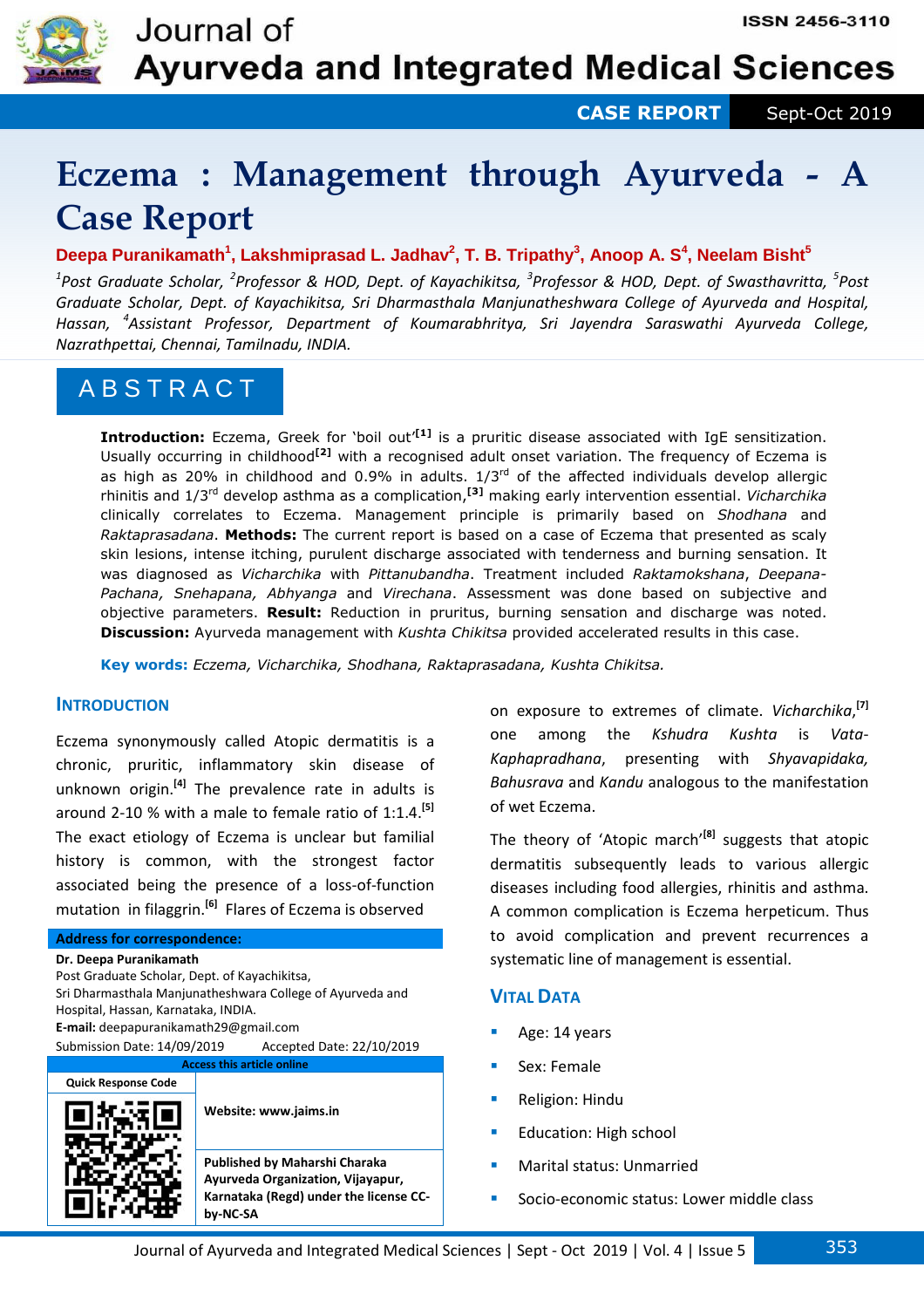#### **ISSN: 2456-3110 CASE REPORT** Sept-Oct 2019

#### **Presenting Concerns**

| <b>SN</b> | <b>Complains</b>                              | <b>Duration</b> |
|-----------|-----------------------------------------------|-----------------|
| 1.        | Scaly lesions over the left<br>leg, ear, face | 1 year          |
| 2.        | Intense itching                               |                 |
| 3.        | Pus discharge with<br>foul<br>smell           |                 |
| 4.        | Burning sensation                             |                 |
| 5.        | Pain on touch                                 |                 |

#### **Clinical Findings**

#### **General examination**

The general condition of the subject was good and vital signs were normal. She was moderately built and nourished. Her appetite, bowel, bladder habits were normal. Sleep was disturbed due to itching.

#### **Local examination**

- Site of the lesion : Lateral aspect of left leg, ears , face
- Distribution : Asymmetrical
- Color : Yellowish black
- Shape : Elongated
- Margin: Irregular , well demarcated
- Surface : Wet with purulent discharge
- Type of lesion : Secondary scaly
- Auspitz sign : Positive

#### **Roga Pareeksha**

#### *Nidana*

#### *Atisevana* of

- *Katu, Amla Rasa* (Panipuri)
- *Snigdhaabhishyandi Dravya (Dadhi, Mamsa, Matsya)*

#### *Roopa*

*Shyavavarnatwak* 

- *Kandu*
- *Daha*
- *Sraava*
- *Sparshaasahatva*

#### *Samprapti Ghataka*

- *Dosha : Tridosha*
- *Dhatu : Rasa, Rakta*
- *Upadhatu : Twak*
- *Srotas : Rasa, Rakta*
- *Vyaktasthana : Twak*
- *Rogamarga : Bahya*
- *Sadhyasadhyata : Yapya*

#### **Therapeutic Intervention**

| <b>Date</b>   | <b>Treatment</b>                                                                                           | <b>Observation</b>               |  |  |  |
|---------------|------------------------------------------------------------------------------------------------------------|----------------------------------|--|--|--|
| $10-3-18$     | 1.<br>Panchakolaphanta<br>50ml TID                                                                         | 30 ml<br>blood<br>drawn          |  |  |  |
|               | Sarvangapariseka<br>2.<br>with<br>Dashamoolaqwatha<br>Panchavalkala<br>$^{+}$<br>Owatha -<br>Once<br>daily |                                  |  |  |  |
|               | Siravyadhana<br>3.<br>(Left<br>lower limb)                                                                 |                                  |  |  |  |
| $11 - 3 - 18$ | Snehapana with Pancha<br>Tikta Ghrita - 30ml at 6:<br>30am                                                 | Kshudha Pravritti<br>at 12:00 pm |  |  |  |
| $12 - 3 - 18$ | Snehapana with Pancha<br>Tiktaka Ghrita - 60ml at                                                          | Udgarashuddhi at<br>11:00AM      |  |  |  |
|               | 6:40am                                                                                                     | Kshudha Pravritti<br>at 1:00 pm  |  |  |  |
| $13 - 3 - 18$ | Snehapana with Pancha<br>Tiktaka Ghrita - 90ml at                                                          | Udgarashuddhi at<br>1:00PM       |  |  |  |
|               | 7:00am                                                                                                     | Kshudha Pravritti<br>at 1:00 pm  |  |  |  |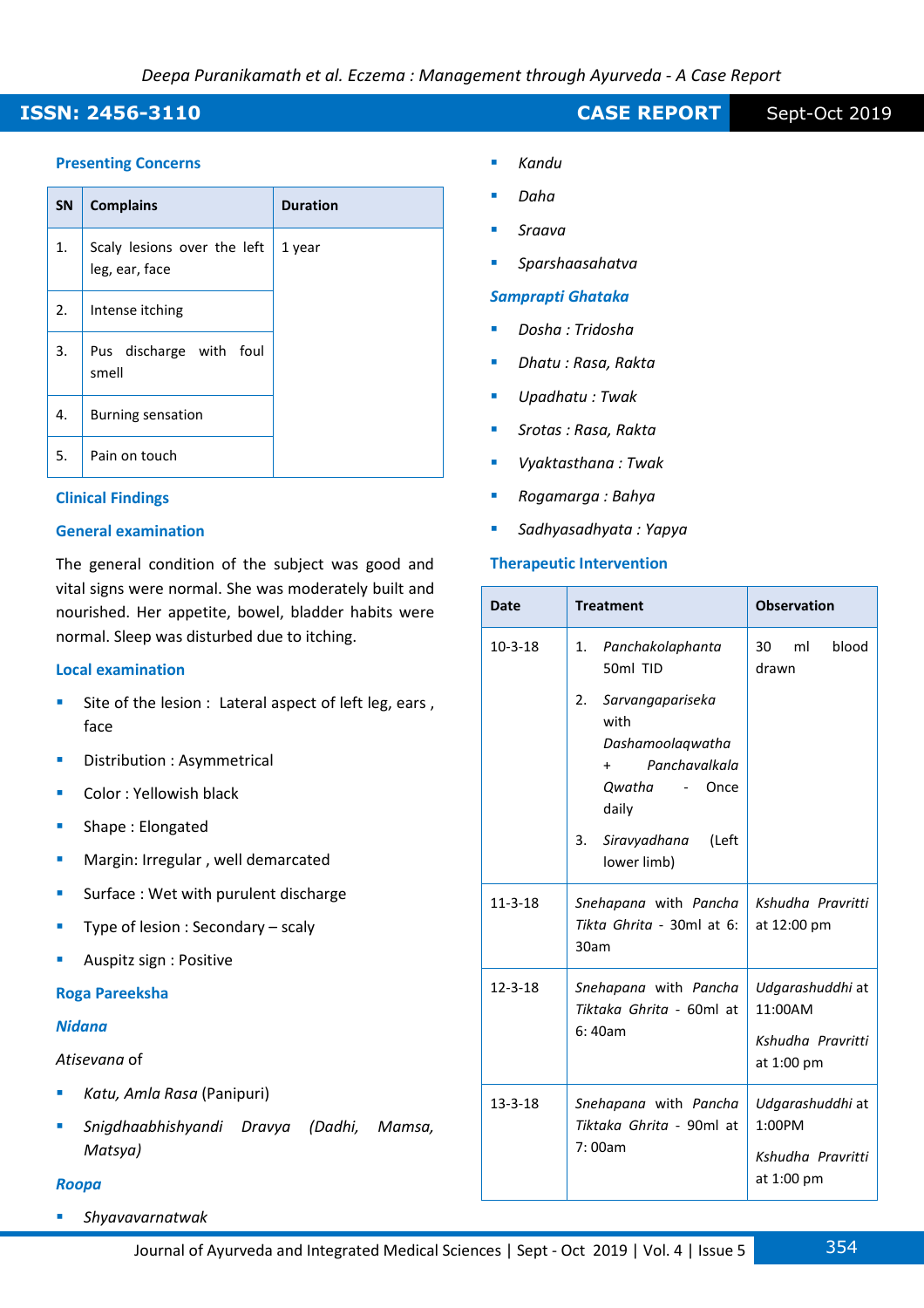#### *Deepa Puranikamath et al. Eczema : Management through Ayurveda - A Case Report*

| $14 - 3 - 18$ | Snehapana with Pancha<br><i>Tiktaka Ghrita -</i> 130ml at<br>7:00am | Udgarashuddhi at<br>3:00PM<br>Kshudha Pravritti<br>at $3:30 \text{ pm}$                                       |
|---------------|---------------------------------------------------------------------|---------------------------------------------------------------------------------------------------------------|
| $15 - 3 - 18$ | Snehapana with Pancha<br>Tiktaka Ghrita - 150ml at<br>6:50am        | Udgarashuddhi at<br>5:00AM<br>Kshudha Pravritti<br>at $6:30 \text{ pm}$<br>Snigdhavarchas<br>attained 3 times |
| $16 - 3 - 18$ | with<br>Sarvangaabhyanga<br>Pindataila<br>$\ddot{}$<br>Bashpasweda  | Itching reduced                                                                                               |

| $17 - 3 - 18$ | Sarvangaabhyanga with<br>Pindataila<br>$\ddot{}$<br>Bashpasweda                                                                                    |                          |
|---------------|----------------------------------------------------------------------------------------------------------------------------------------------------|--------------------------|
| $18 - 3 - 18$ | Sarvangaabhyanga with<br>Pindataila<br>$\ddot{}$<br>Bashpasweda followed<br><i>Virechana</i> with<br>bv<br>Avipattikara Churna<br>30gm+Madhu (Q.S) | Virechana<br>14<br>Vegas |

**Observation at time of discharge** 

- **In Itching and burning sensation reduced**
- **Purulent discharge absent**
- **Auspitz sign negative**

| Recording the EASI score (BT) |                |                  |                   |                 |                          |                         |                                                 |                        |  |
|-------------------------------|----------------|------------------|-------------------|-----------------|--------------------------|-------------------------|-------------------------------------------------|------------------------|--|
| <b>Body region</b>            | <b>Redness</b> | <b>Thickness</b> | <b>Scratching</b> | Lichenification | <b>Severity</b><br>score | Area<br>score           | <b>Multiplier</b>                               | <b>Region</b><br>score |  |
| Head/neck                     | $\mathbf{1}$   | $+3$             | $+1$              | $+3$            | $= 8$                    | X <sub>2</sub><br>(25%) | X <sub>0.1</sub><br>(If $\leq$ 7 yrs, X<br>0.2) | $= 1.6$                |  |
| Trunk                         | $\mathbf 0$    | $+0$             | $+0$              | $+0$            | $= 0$                    | X <sub>0</sub>          | X <sub>0.3</sub>                                | $= 0$                  |  |
| <b>Upper limbs</b>            | $\mathbf 0$    | $+0$             | $+0$              | $+0$            | $= 0$                    | X <sub>0</sub>          | X <sub>0.2</sub>                                | $= 0$                  |  |
| Lower limbs                   | 3              | $+3$             | $+1$              | $+3$            | $= 10$                   | X <sub>2</sub><br>(15%) | X <sub>0.4</sub><br>(If $\leq$ 7 yrs, X<br>0.3) | $= 8$                  |  |
| <b>Total Score</b>            |                |                  |                   |                 |                          |                         |                                                 | $= 9.6$                |  |

| Recording the EASI score (AT) |                |                  |                   |                        |                          |                |                                                       |                 |  |  |
|-------------------------------|----------------|------------------|-------------------|------------------------|--------------------------|----------------|-------------------------------------------------------|-----------------|--|--|
| <b>Body region</b>            | <b>Redness</b> | <b>Thickness</b> | <b>Scratching</b> | <b>Lichenification</b> | <b>Severity</b><br>score | Area<br>score  | <b>Multiplier</b>                                     | Region<br>score |  |  |
| Head/neck                     | 0              | $+0$             | $+0$              | $+0$                   | $= 0$                    | X <sub>0</sub> | X <sub>0.1</sub><br>(If<br>$\leq 7$<br>yrs, X<br>0.2) | $= 0$           |  |  |

**ISSN: 2456-3110** CASE REPORT Sept-Oct 2019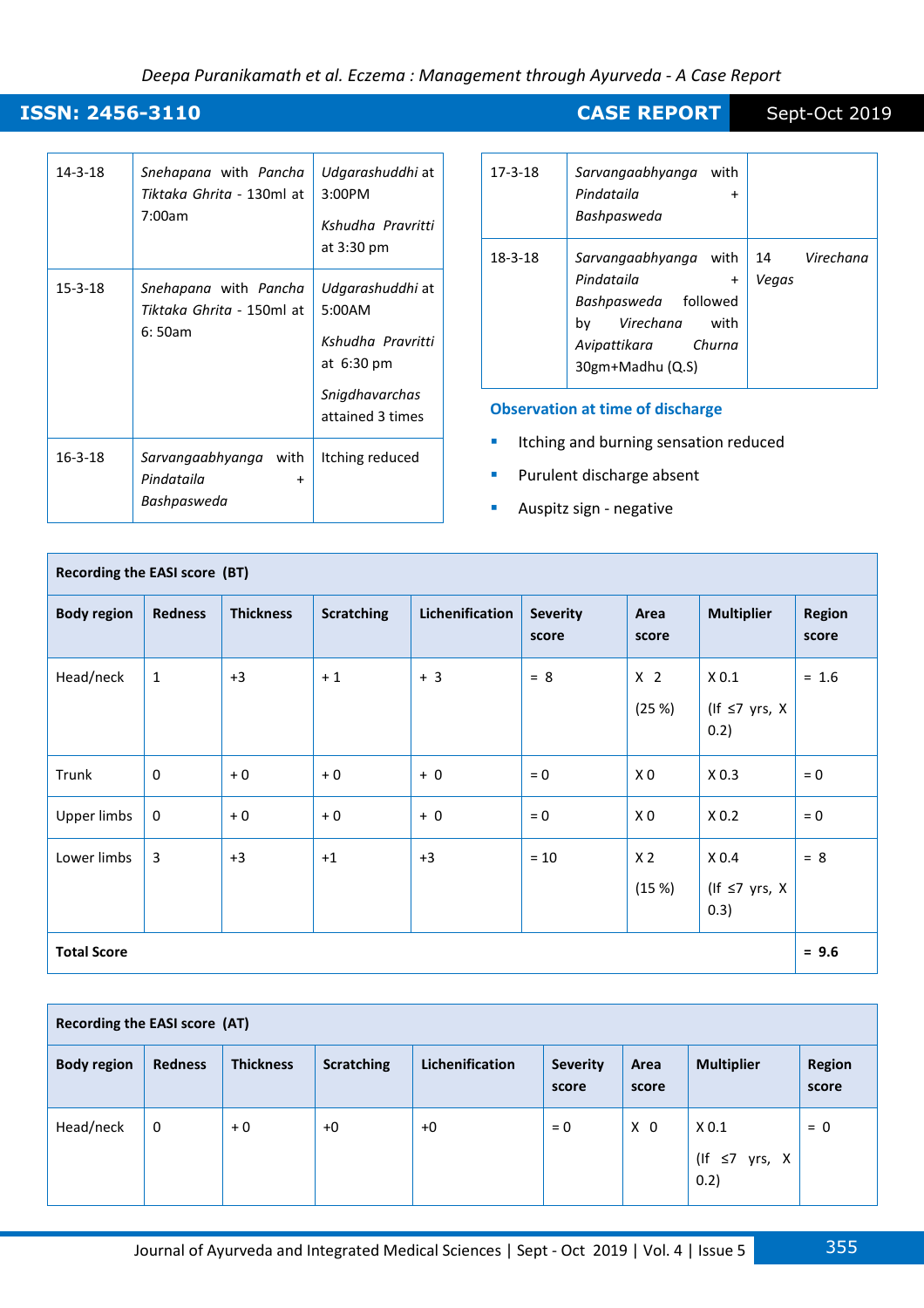#### *Deepa Puranikamath et al. Eczema : Management through Ayurveda - A Case Report*

| ISSN: 2456-3110<br><b>CASE REPORT</b> |                |      |      |      |       |                         |                                                 | Sept-Oct 2019 |
|---------------------------------------|----------------|------|------|------|-------|-------------------------|-------------------------------------------------|---------------|
| Trunk                                 | $\mathbf 0$    | $+0$ | $+0$ | $+0$ | $= 0$ | X <sub>0</sub>          | X <sub>0.3</sub>                                | $= 0$         |
| <b>Upper limbs</b>                    | $\mathbf 0$    | $+0$ | $+0$ | $+0$ | $= 0$ | X <sub>0</sub>          | X <sub>0.2</sub>                                | $= 0$         |
| Lower limbs                           | $\overline{2}$ | $+1$ | $+1$ | $+1$ | $= 5$ | X <sub>2</sub><br>(15%) | X <sub>0.4</sub><br>(If $\leq$ 7 yrs, X<br>0.3) | $= 4$         |
| <b>Total Score</b>                    |                |      |      |      |       |                         |                                                 | $= 4$         |

#### **DISCUSSION**

In the present case the patient had *Nidana* like frequent intake of *Katu, Amla Rasa Pradhana Aahara* and excessive consumption of *Snigdha Abhishyandi Aahara* leading to *Tridosha Dushti.* The patient presented with *Shyava Varna Twak* with *Sraava, Kandu, Daha* and *Sparshaasahatva*. It was diagnosed as *Vicharchika* with *Pittanubandha*.

*Raktamokshana* through *Siravyadha* was done initially considering the involvement of *Raktadhatu* due to the presence of symptoms like *Daha* and *Sparshaasahatva*.

*Rookshana*, in order to reduce *Sraava, Kandu* due to the involvement of *Kapha, Kleda* was planned with *Dashamoola Kashaya Parisheka.*

As a preparatory procedure for *Snehapana, Deepana-Pachana* with *Panchakola Phanta* was administered. As per the *Kushta Chikitsa Sutra, Shodhana* therapy after *Snehapana* was executed. The choice of medication for *Snehapana* was done considering the involvement of *Tridosha*. *Panchatikta Ghrita***[9]** mentioned in *Kushtaadhikara* was chosen. The active principles**[10]** Azadirachtin, flavonoids, anthraquinones, stigmasterol, carpesterol, tinocordiside have the properties of free radicle scavenging, antiinflammation, analgesic, anti-allergy and immunomodulation.

*Abhyanga* during *Vishramakala* was done using *Pinda Taila***[11]** in view of involvement of *Vata, Pitta* and *Rakta*. The drugs *Manjishta, Sariva, Sarjarasa* are *Vranaropaka, Raktaprasadaka, Kushtaghna, Krimighna* and *Shothahara*.

*Virechana* was chosen as *Shodhana* procedure due to the involvement of *Tridosha* as it is *Uttama* for *Pitta*, *Madhyama* for *Kapha* and *Vata. Avipattikara Churna***[12]** being *Ruksha Rechaka* was administered with due consideration to *Bahusraava* and *Kandu*.

#### **CONCLUSION**

*Tridoshahara*, *Raktaprasadaka* and *Shodhana* line of management with the phytochemical properties of formulations are worth noticing in the case. Eczema can be managed using the *Chikitsa Sutra* of *Kushta* with adequate understanding of *Dosha* involvement. Significant difference in EASI score before and after treatment was observed.

#### **REFERENCES**

- 1. https://www.ncbi.nlm.nih.gov/books/NBK279399/
- 2. H Sanjeev. Allergic and inflammatory disorders. API Text book of medicine, 10th edition. Mumbai: Vol 1: The association of physicians of India. 2015. p,674.
- 3. H Sanjeev. Allergic and inflammatory disorders. API Text book of medicine, 10th edition. Mumbai: Vol 1: The association of physicians of India. 2015. p,674.
- 4. H Sanjeev. Allergic and inflammatory disorders. API Text book of medicine, 10th edition. Mumbai: Vol 1: The association of physicians of India. 2015. p,674.
- 5. Horii KA, Simon SD, Liu DY, Sharma V. Atopic dermatitis in children in the United States, 1997-2004: visit trends, patient and provider characteristics, and prescribing patterns. *Pediatrics*. 2007 Sep. 120(3):e527- 34.
- 6. H Sanjeev. Allergic and inflammatory disorders. API Text book of medicine, 10th edition. Mumbai: Vol 1: The association of physicians of India. 2015. p,674.